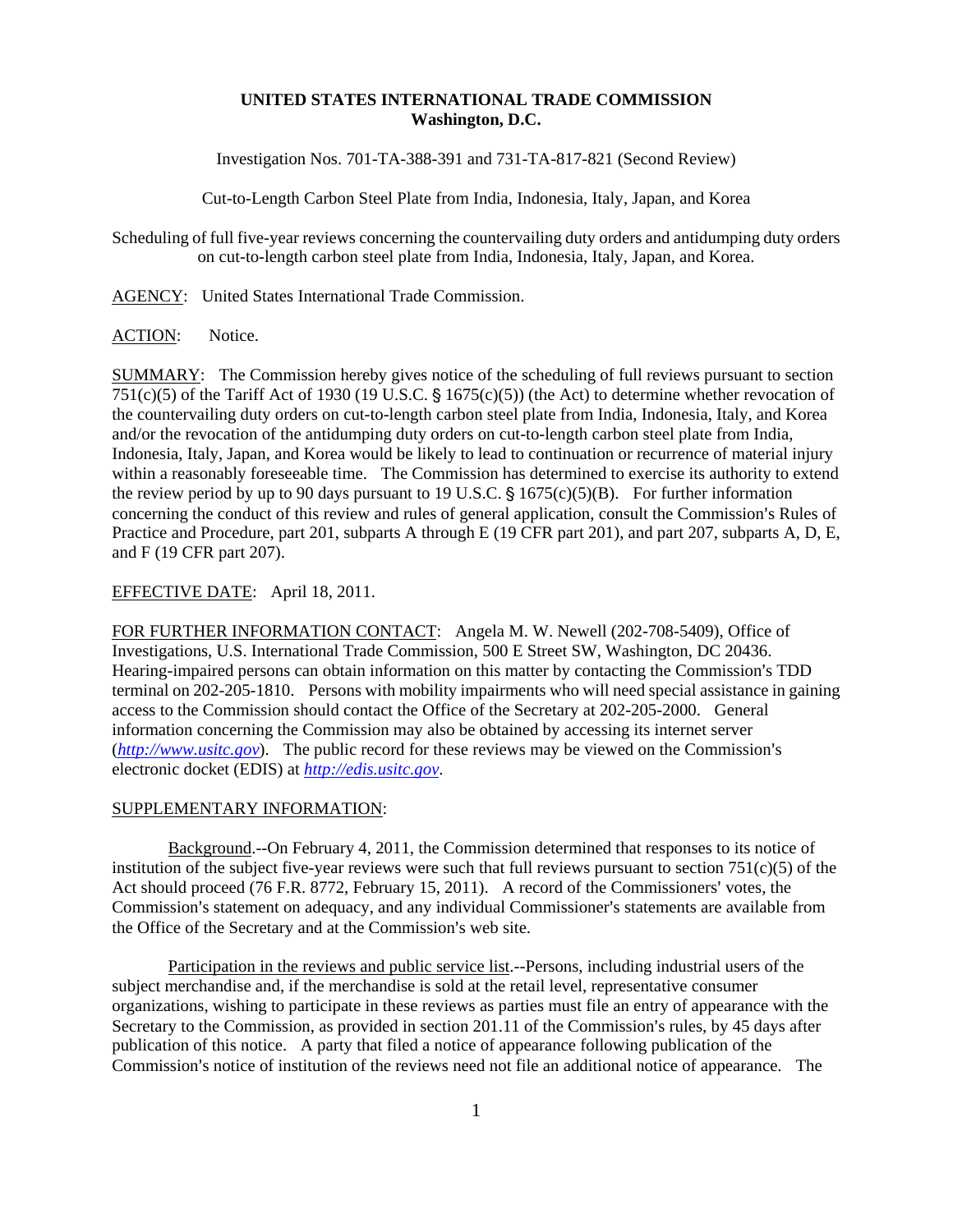Secretary will maintain a public service list containing the names and addresses of all persons, or their representatives, who are parties to the reviews.

Limited disclosure of business proprietary information (BPI) under an administrative protective order (APO) and BPI service list.--Pursuant to section  $207.7(a)$  of the Commission's rules, the Secretary will make BPI gathered in these reviews available to authorized applicants under the APO issued in the reviews, provided that the application is made by 45 days after publication of this notice. Authorized applicants must represent interested parties, as defined by 19 U.S.C.  $\S$  1677(9), who are parties to the reviews. A party granted access to BPI following publication of the Commission's notice of institution of the reviews need not reapply for such access. A separate service list will be maintained by the Secretary for those parties authorized to receive BPI under the APO.

Staff report.--The prehearing staff report in the reviews will be placed in the nonpublic record on September 28, 2011, and a public version will be issued thereafter, pursuant to section 207.64 of the Commission's rules.

Hearing.--The Commission will hold a hearing in connection with the reviews beginning at 9:30 a.m. on October 20, 2011, at the U.S. International Trade Commission Building. Requests to appear at the hearing should be filed in writing with the Secretary to the Commission on or before October 12, 2011. A nonparty who has testimony that may aid the Commission's deliberations may request permission to present a short statement at the hearing. All parties and nonparties desiring to appear at the hearing and make oral presentations should attend a prehearing conference to be held at 9:30 a.m. on October 17, 2011, at the U.S. International Trade Commission Building. Oral testimony and written materials to be submitted at the public hearing are governed by sections  $201.6(b)(2)$ ,  $201.13(f)$ ,  $207.24$ , and  $207.66$  of the Commission's rules. Parties must submit any request to present a portion of their hearing testimony in camera no later than 7 business days prior to the date of the hearing.

Written submissions.--Each party to the reviews may submit a prehearing brief to the Commission. Prehearing briefs must conform with the provisions of section 207.65 of the Commission's rules; the deadline for filing is October 11, 2011. Parties may also file written testimony in connection with their presentation at the hearing, as provided in section 207.24 of the Commission's rules, and posthearing briefs, which must conform with the provisions of section 207.67 of the Commission's rules. The deadline for filing posthearing briefs is October 31, 2011; witness testimony must be filed no later than three days before the hearing. In addition, any person who has not entered an appearance as a party to the reviews may submit a written statement of information pertinent to the subject of the reviews on or before October 31, 2011. On November 22, 2011, the Commission will make available to parties all information on which they have not had an opportunity to comment. Parties may submit final comments on this information on or before November 29, 2011, but such final comments must not contain new factual information and must otherwise comply with section 207.68 of the Commission's rules. All written submissions must conform with the provisions of section 201.8 of the Commission's rules; any submissions that contain BPI must also conform with the requirements of sections 201.6, 207.3, and 207.7 of the Commission's rules. The Commission's rules do not authorize filing of submissions with the Secretary by facsimile or electronic means, except to the extent permitted by section 201.8 of the Commission's rules, as amended, 67 Fed. Reg. 68036 (November 8, 2002). Even where electronic filing of a document is permitted, certain documents must also be filed in paper form, as specified in II (C) of the Commission's Handbook on Electronic Filing Procedures, 67 Fed. Reg. 68168, 68173 (November 8, 2002).

Additional written submissions to the Commission, including requests pursuant to section 201.12 of the Commission's rules, shall not be accepted unless good cause is shown for accepting such submissions, or unless the submission is pursuant to a specific request by a Commissioner or Commission staff.